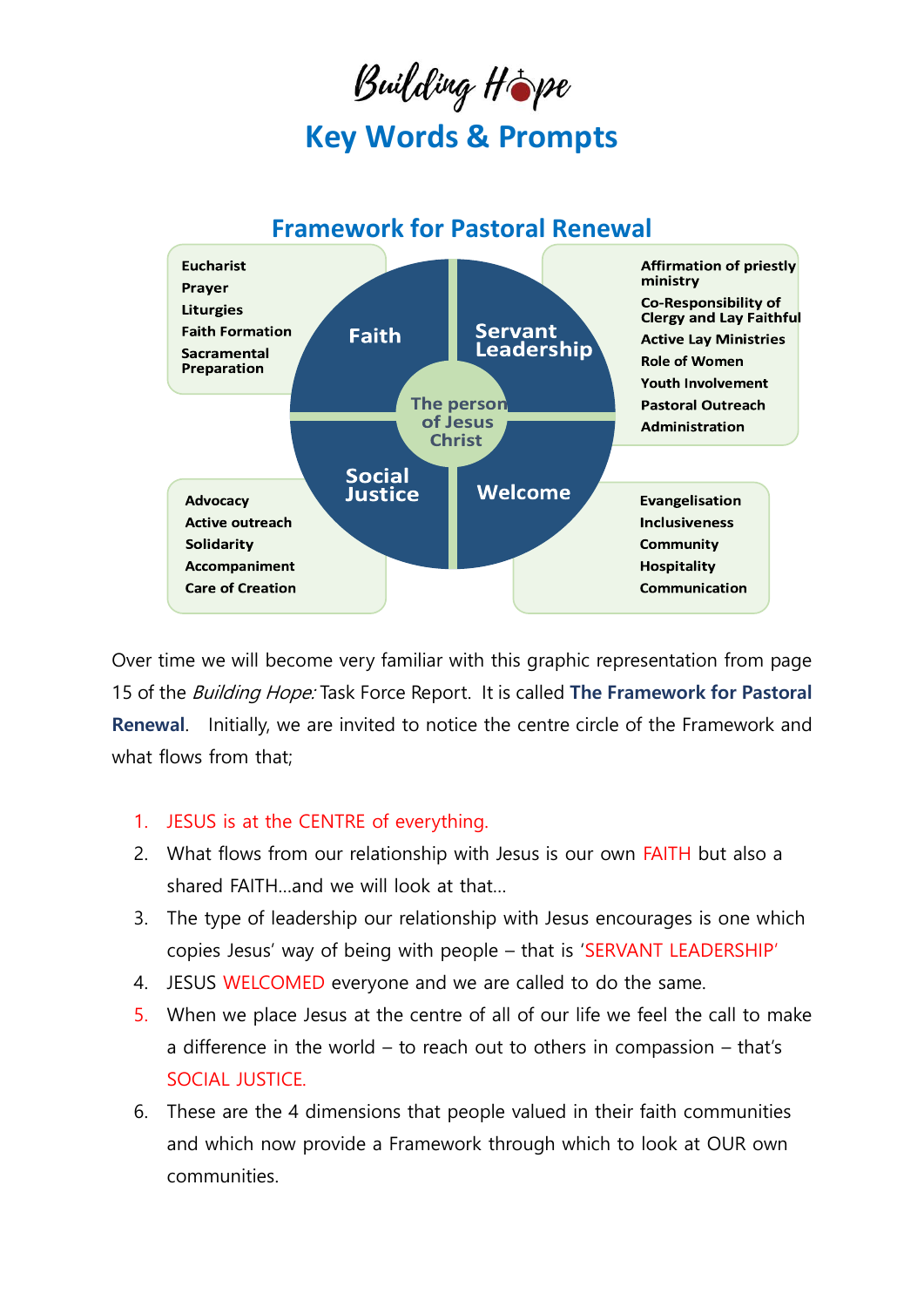

## FAITH / FAITH-FILLED

The first dimension gives us a prompt for a parish where faith is at the centre. Let's unpack this;

- 1. Eucharist, in the Framework, references the quality of our celebrations and the life and energy that flows from this.
- 2. Prayer is about the many opportunities, apart from Mass, that we have to grow in deeper relationship with Jesus.
- 3. Liturgies are those times we celebrate, for example, baptisms, funerals, the service of light, penitential service, Taize prayer and other things.
- 4. Faith Formation is about the opportunities we have to deepen our understanding of faith beyond school.
- 5. Sacramental Preparation is about preparing families to celebrate important moments that matter in their spiritual lives.
- 6. Or perhaps there is something else that comes to your mind under FAITH

Let's look at SERVANT LEADERSHIP…

- 1. We are all called to serve, but how do we affirm the central role of the priest to enable this?
- 2. How are we embracing the fact that we are ALL responsible for the development of our parish life together? – that's co=responsibility.
- 3. What variety of lay ministries are in place?
- 4. How do we help women to fully take their place in service/in leadership?
- 5. Where are young people leading in the parish?
- 6. How are we reaching out beyond the gates of the parish to those who are in need?
- 7. How does administration serve the pastoral life of the parish?
- 8. Or perhaps there is something else that comes to your mind under SERVANT LEADERSHIP